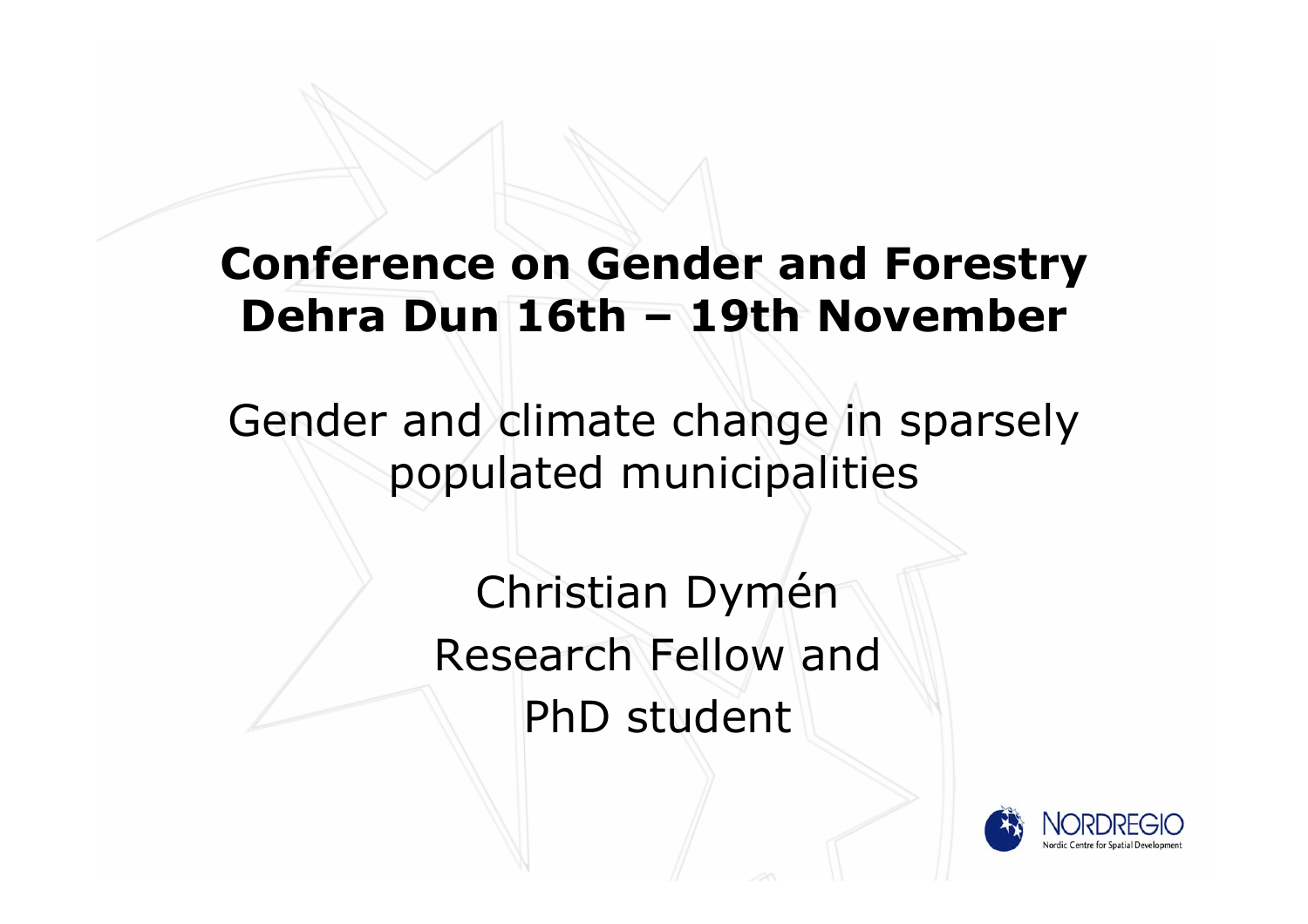#### **Purpose**

- Making a literature review and raising questions on gender and forestry on the one hand and gender and climate change response on the other hand.
- What about gender, forestry and climate change?

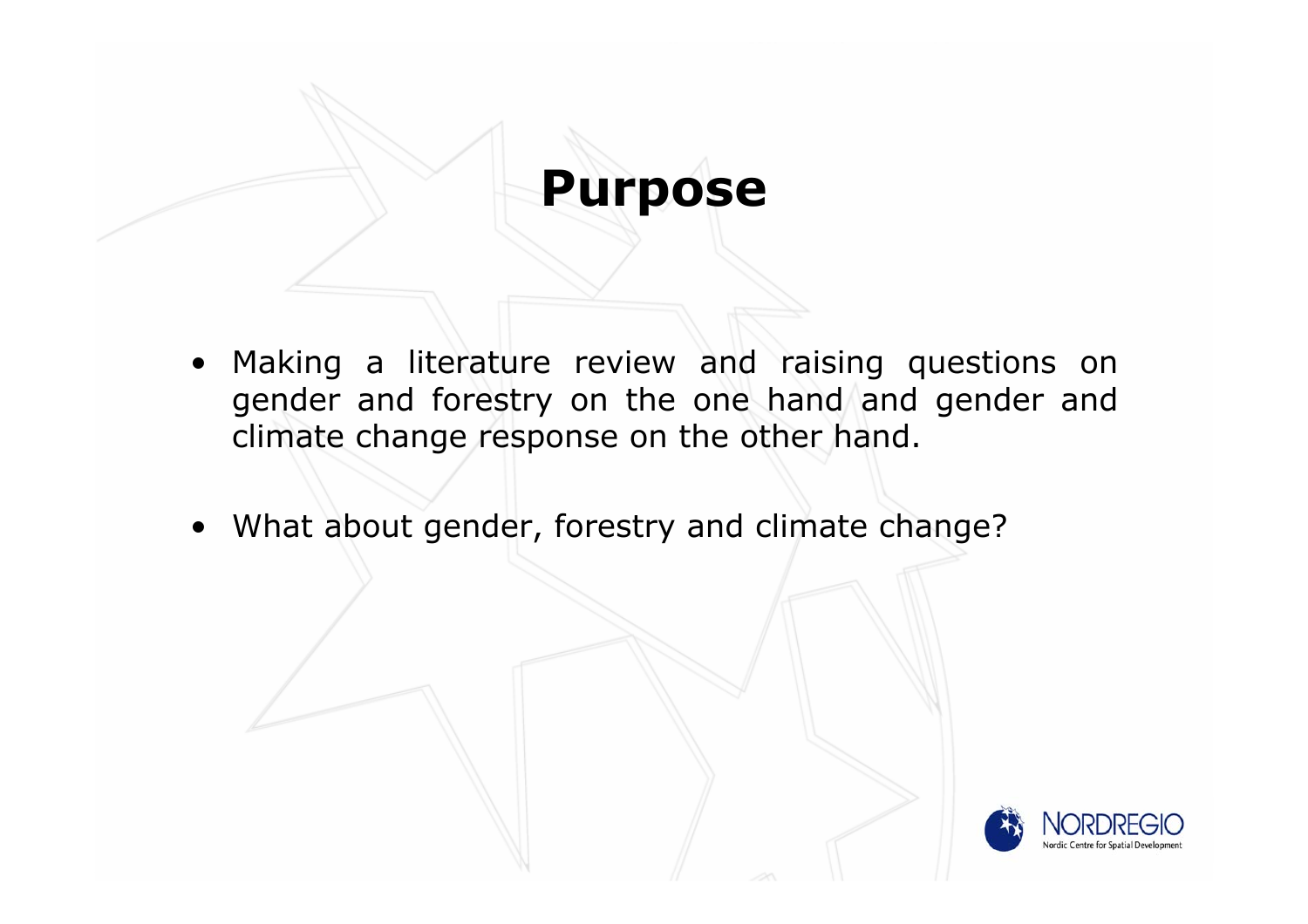### **Purpose**

• The central question is then whether municipalities in urban regions are more active in response to climate change compared to sparsely populated municipalities in regions with a lot of forestry where men are overrepresented both in a demographic sense and in decision making.

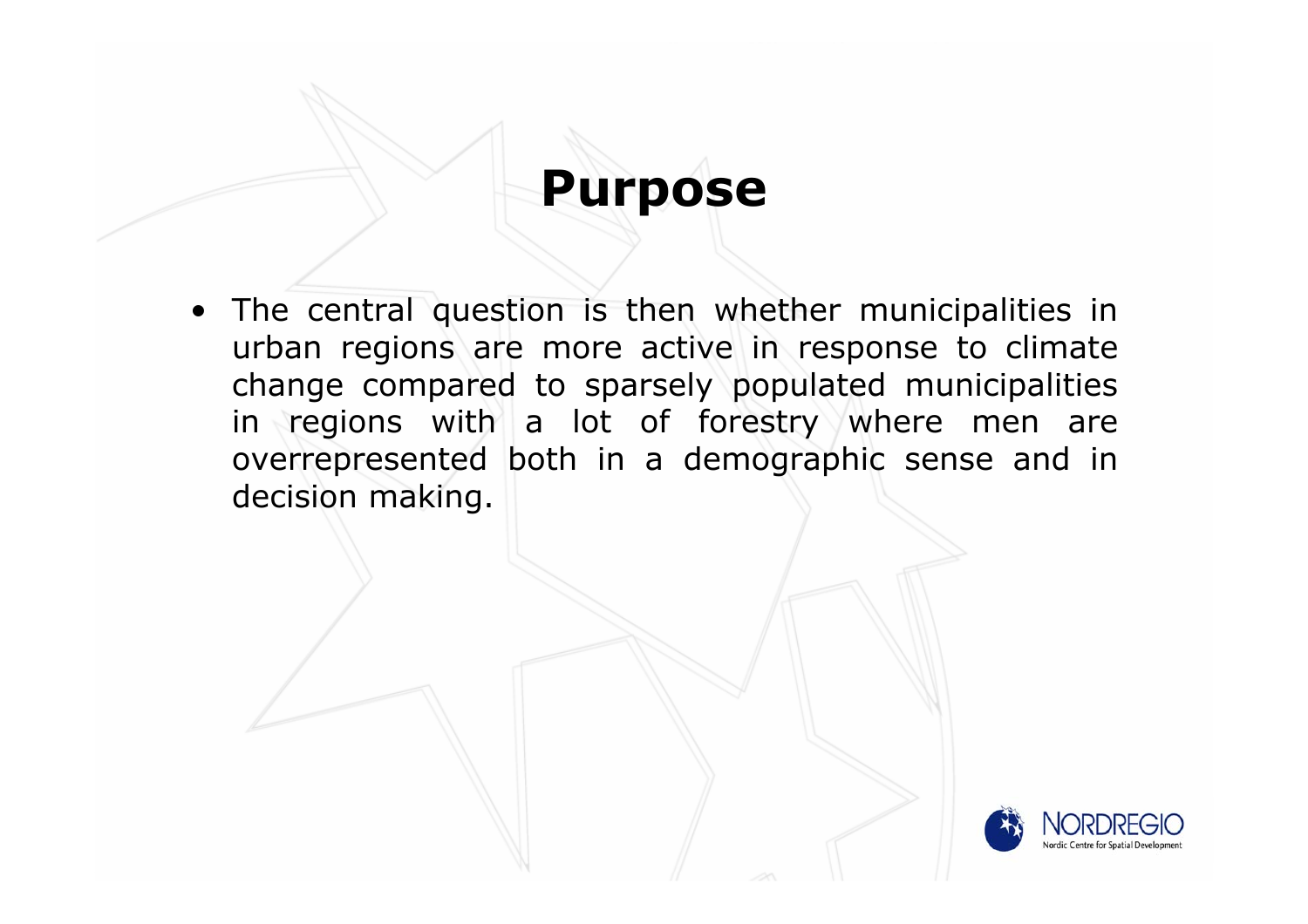#### **Purpose**

- •Important input to the project:
- Another Climate: gendered structures of climate change response in selected Swedish municipalities
- Why have some Swedish municipalities responded actively to the issue of climate change, when the vast majority of municipalities in Sweden have not?
- We want to know more! Could gendered structures in municipalities be one answer?

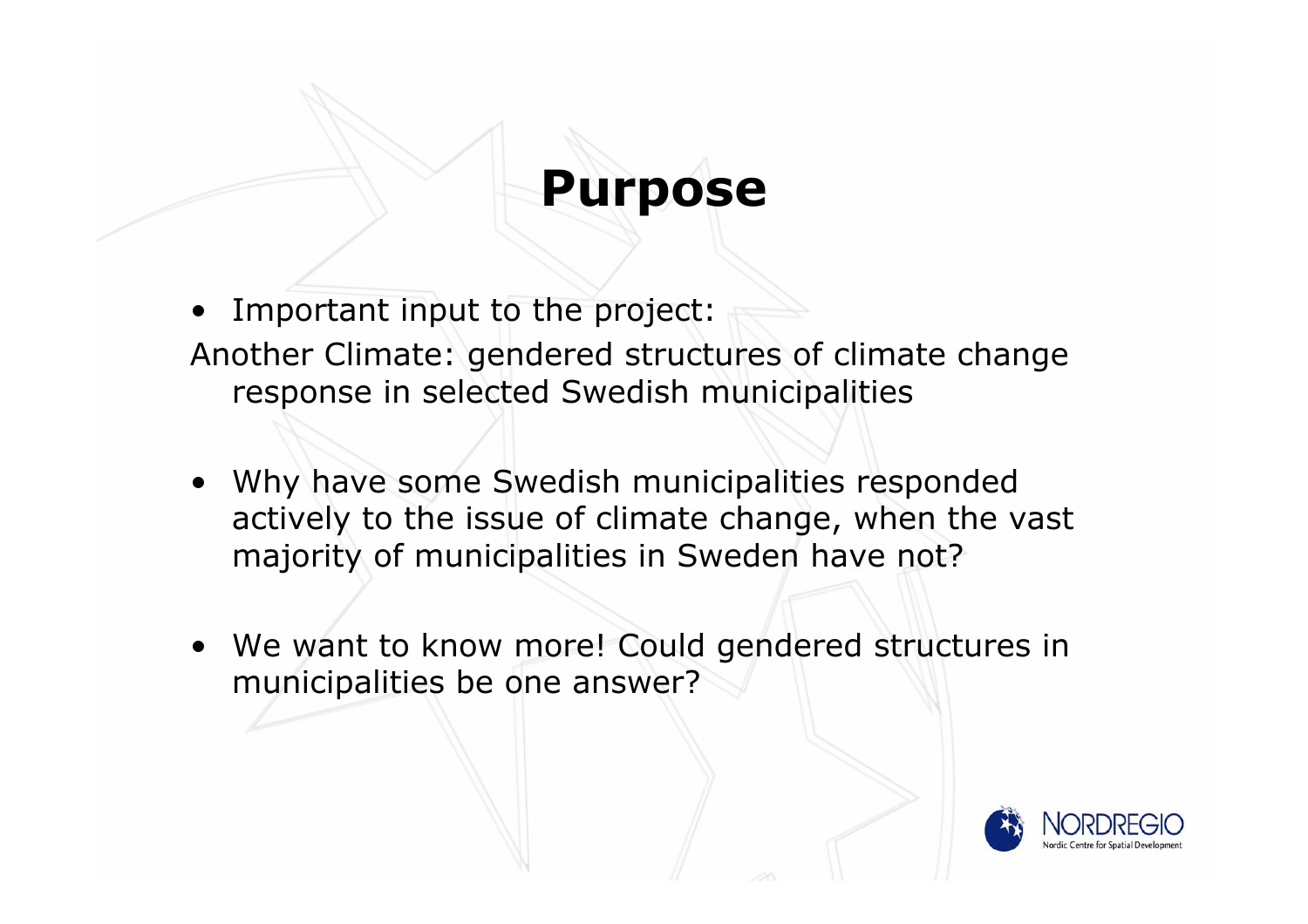- • A few assumptions - generally confirmed in literature lead to posing the researchable question
- • **Firstly**, men are overrepresented in decision making processes and given more legitimacy in sparsely populated areas of Sweden (Berglund et al, 2005, Rauhut et al, 2008.

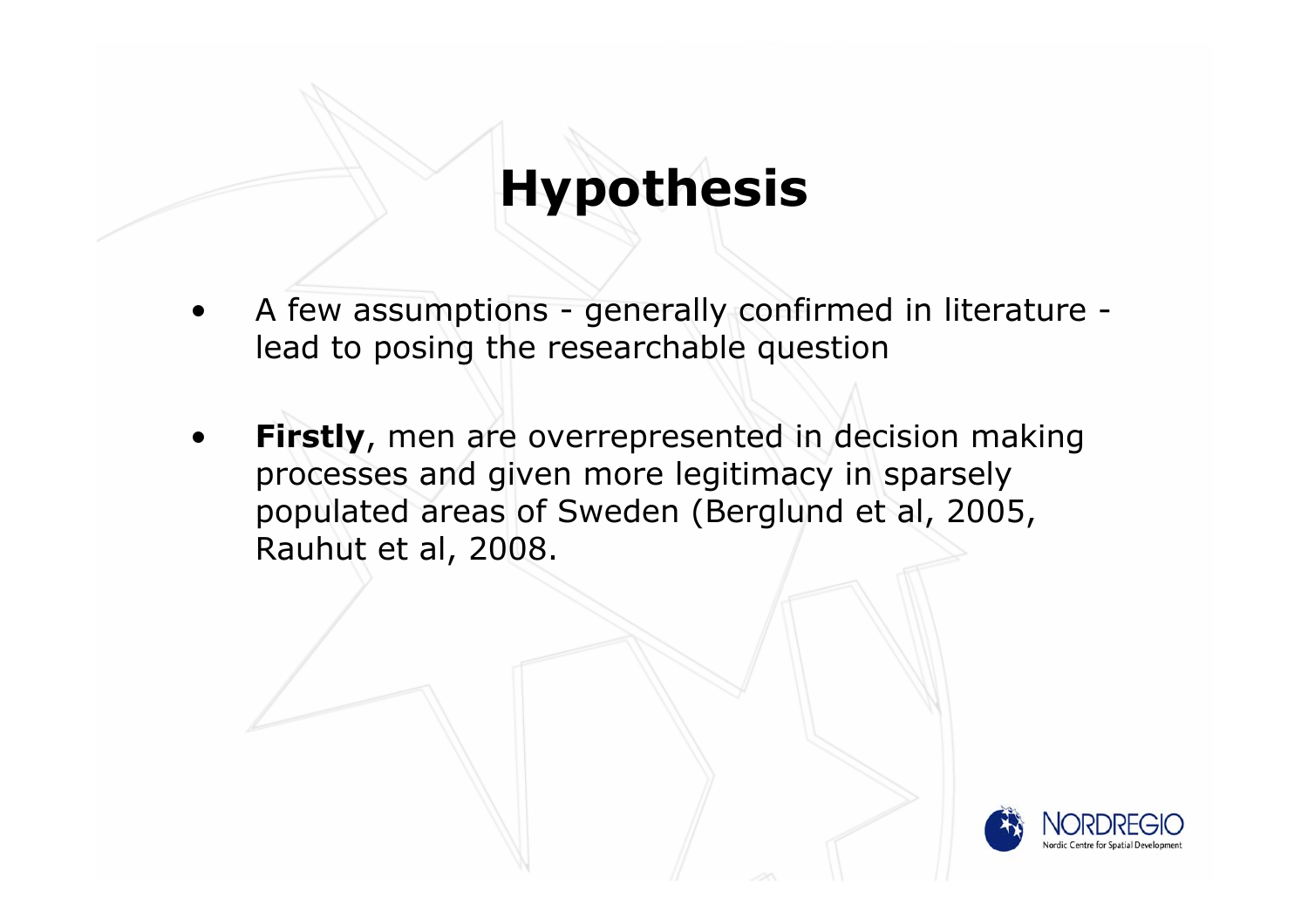• **Secondly**, women generally live in more sustainable ways than men, cause less climate change and are more dedicated and engaged in environmental activities (Jonsson, 2007, langlais et al, 2008 fortcoming, Norgaard and York, 2005)

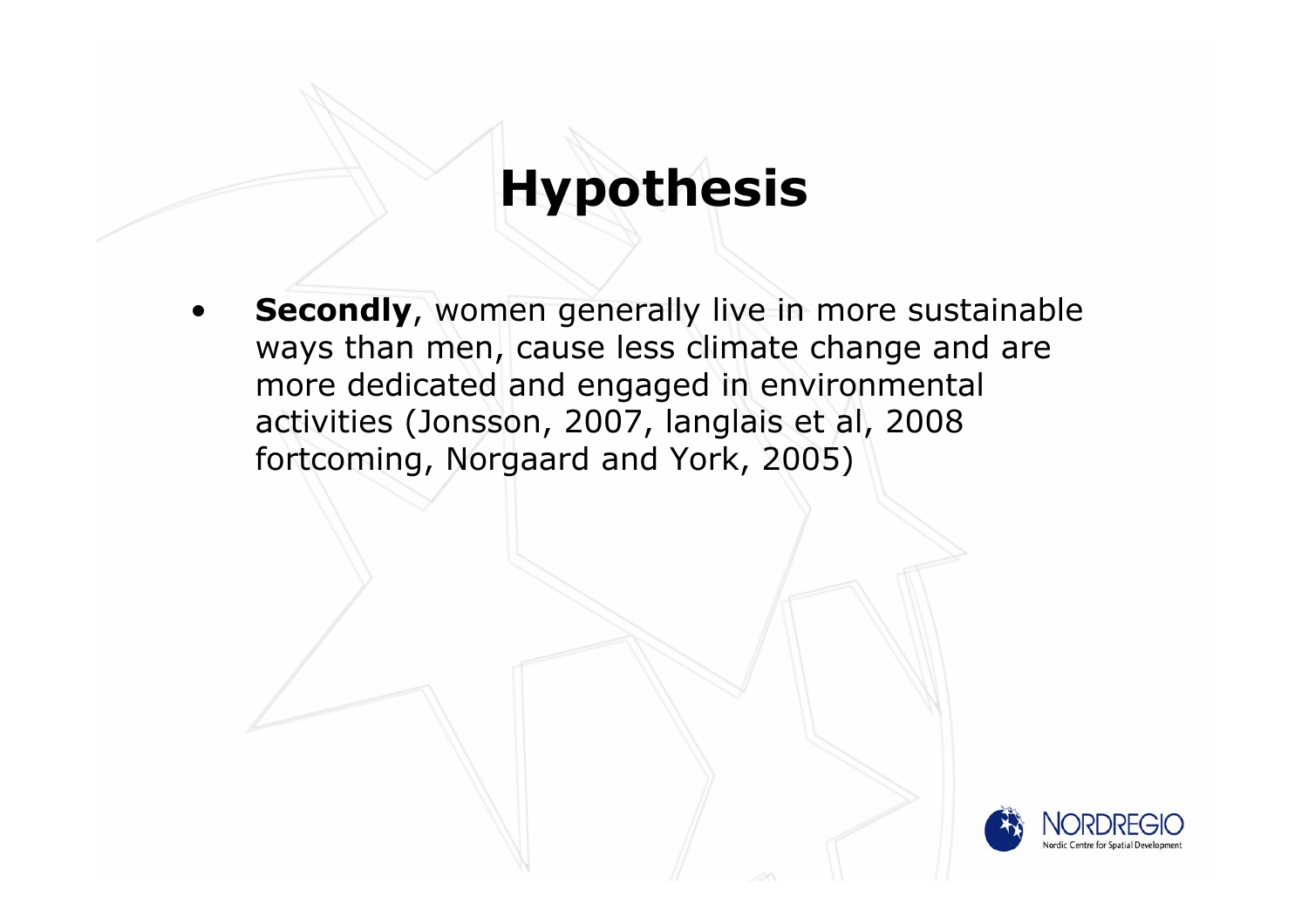• **Thirdly**, women move from the sparsely populated areas to urban areas to a greater extent than men. Inevitably the sparsely populated areas of Sweden are facing huge challenges when it comes to attracting women who tend to move to the urban metropolis.

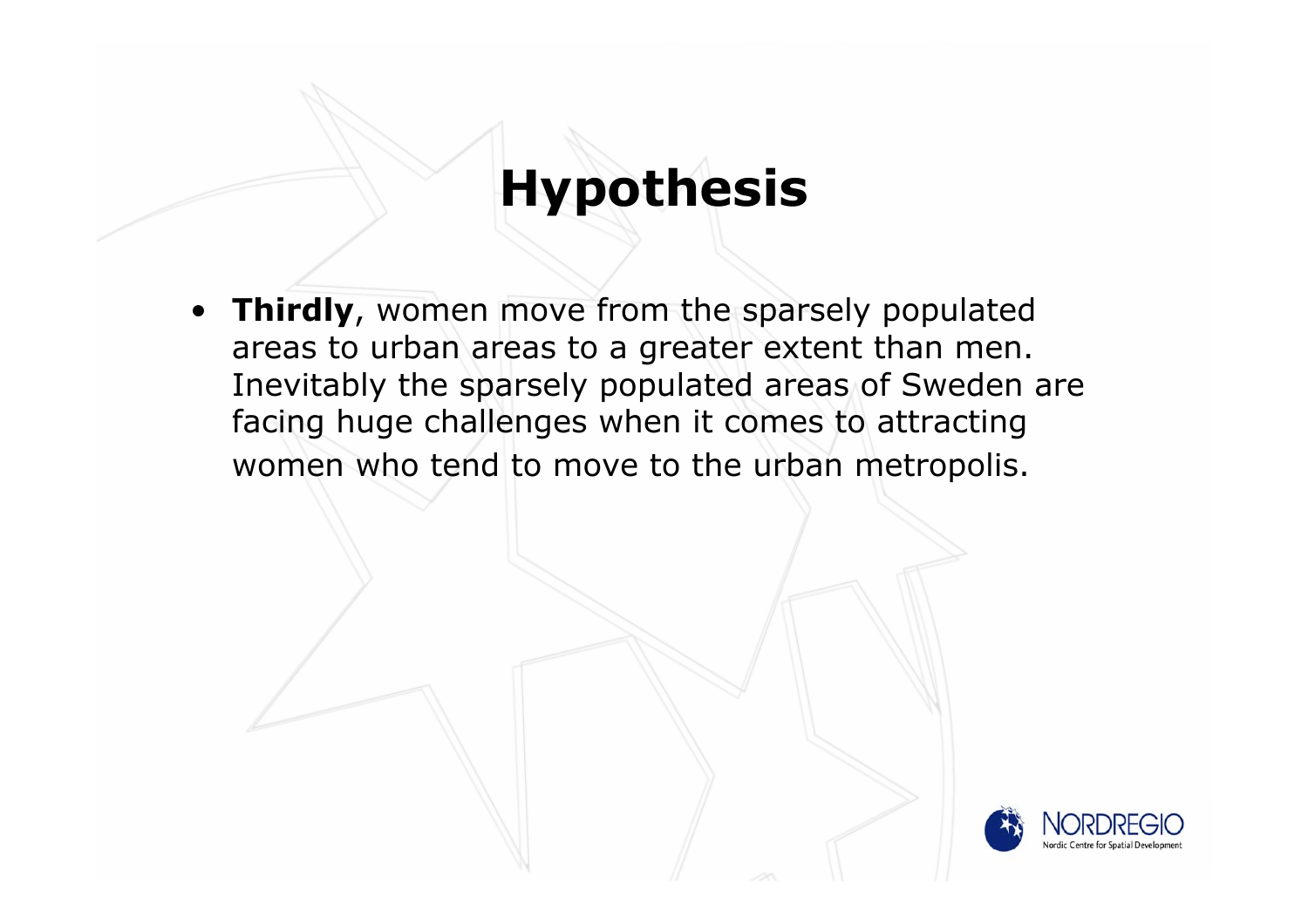- A recent survey by Nordregio with Sweden's 290 municipalities will hopefully give an indication whether the assumptions lead to a positive answer of the researchable question
- Arora Jonsson's (2005) work gives one example of a forestry community in sparsely populated Sweden from a gender perspective

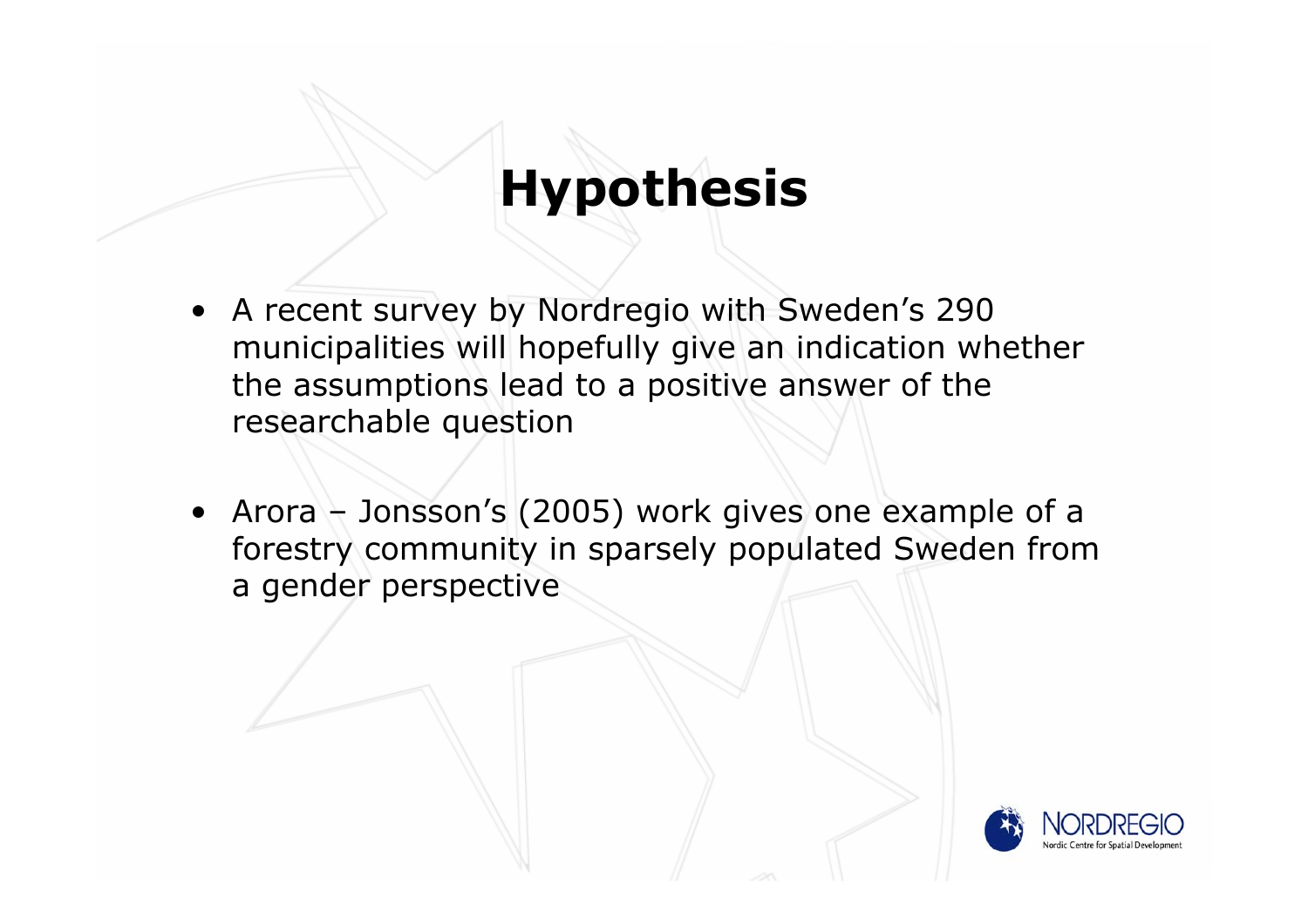- Equality between women and men in decision making is an issue of concern in the Nordic peripheries. The presence of women in local decision making is weak in many of the peripheral regions (Berglund et al, 2005).
- Traditionally the Nordic peripheries have had employment in basic industry have had great gender inequality, with men in paid work (Productive activities) and women in reproductive activities at home.

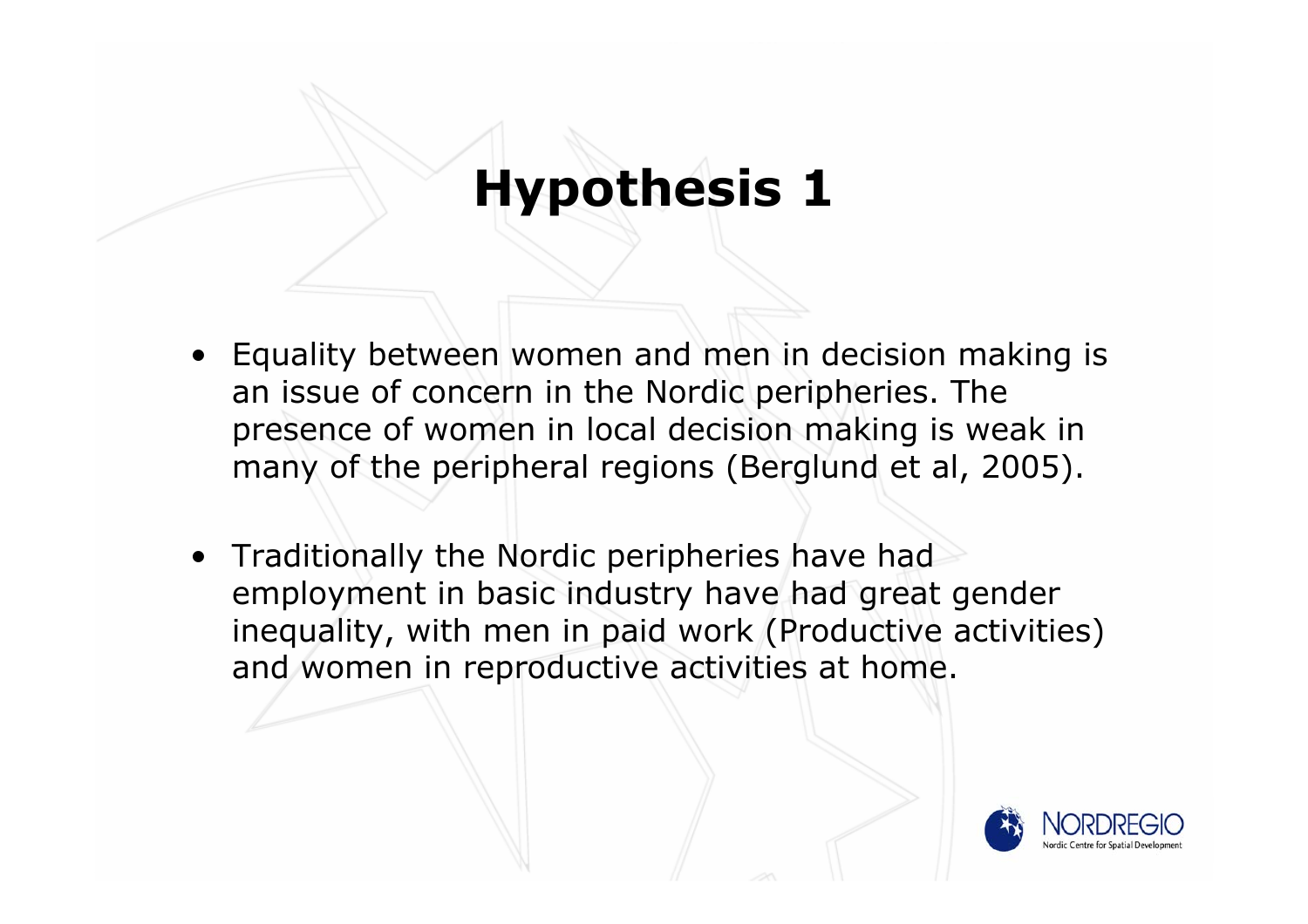- •Arora Jonsson's (2005) work:
- 1. Gender structures in rural development. Are women subordinated in decision making? Are women having a somewhat different relation to the environment?
- 2. Interviewed women express that there has been a clear division of labour between women and men (Arora-Jonsson, 2005).
- 3. Division of labour between reproductive activities and productive activities but also within productive activities.

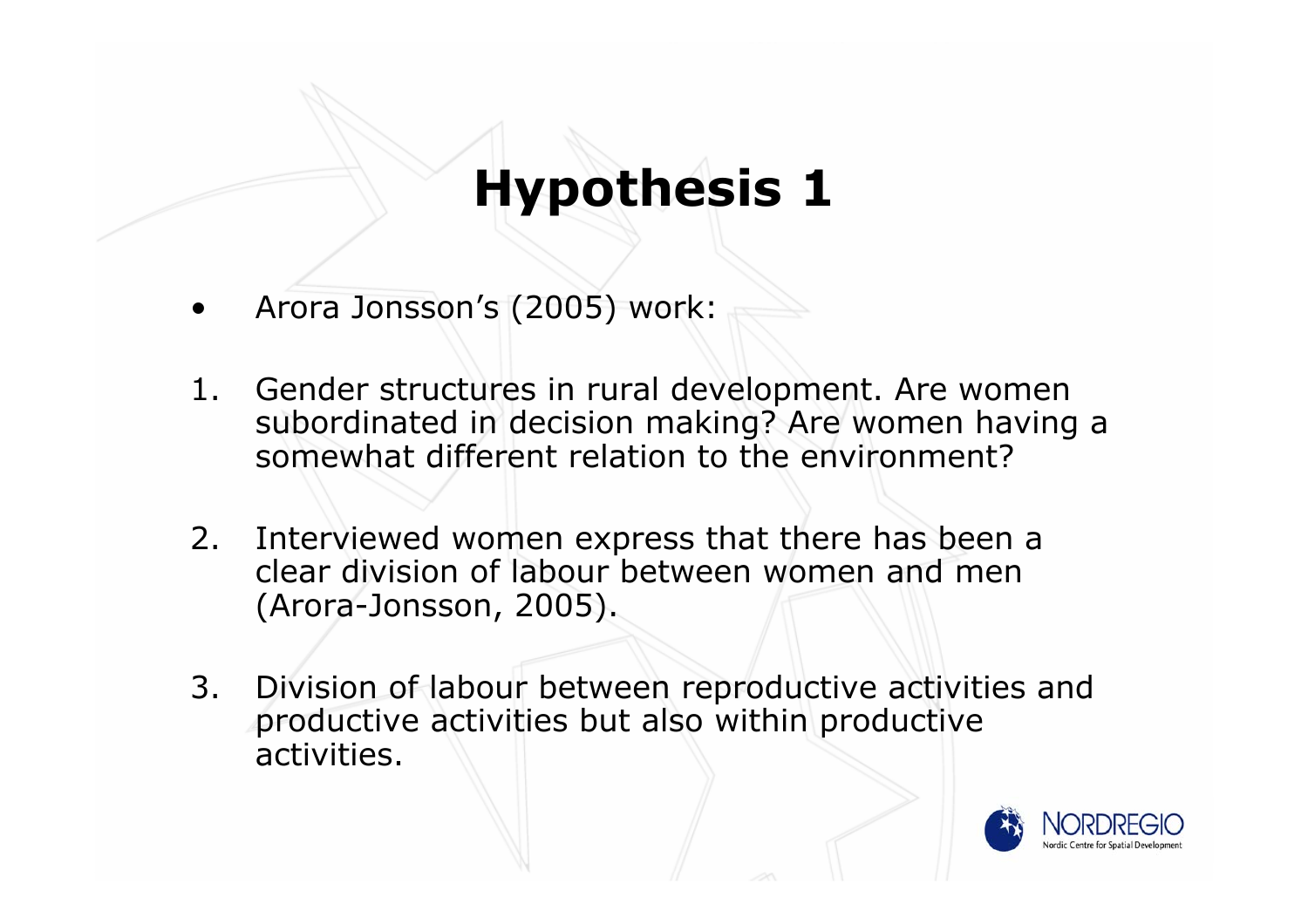4. From 1800: reform and a general trend towards private ownership in forest communities.

Not until 1920 women were declared adult legal persons

Not until 1950 women had economic right to manage land

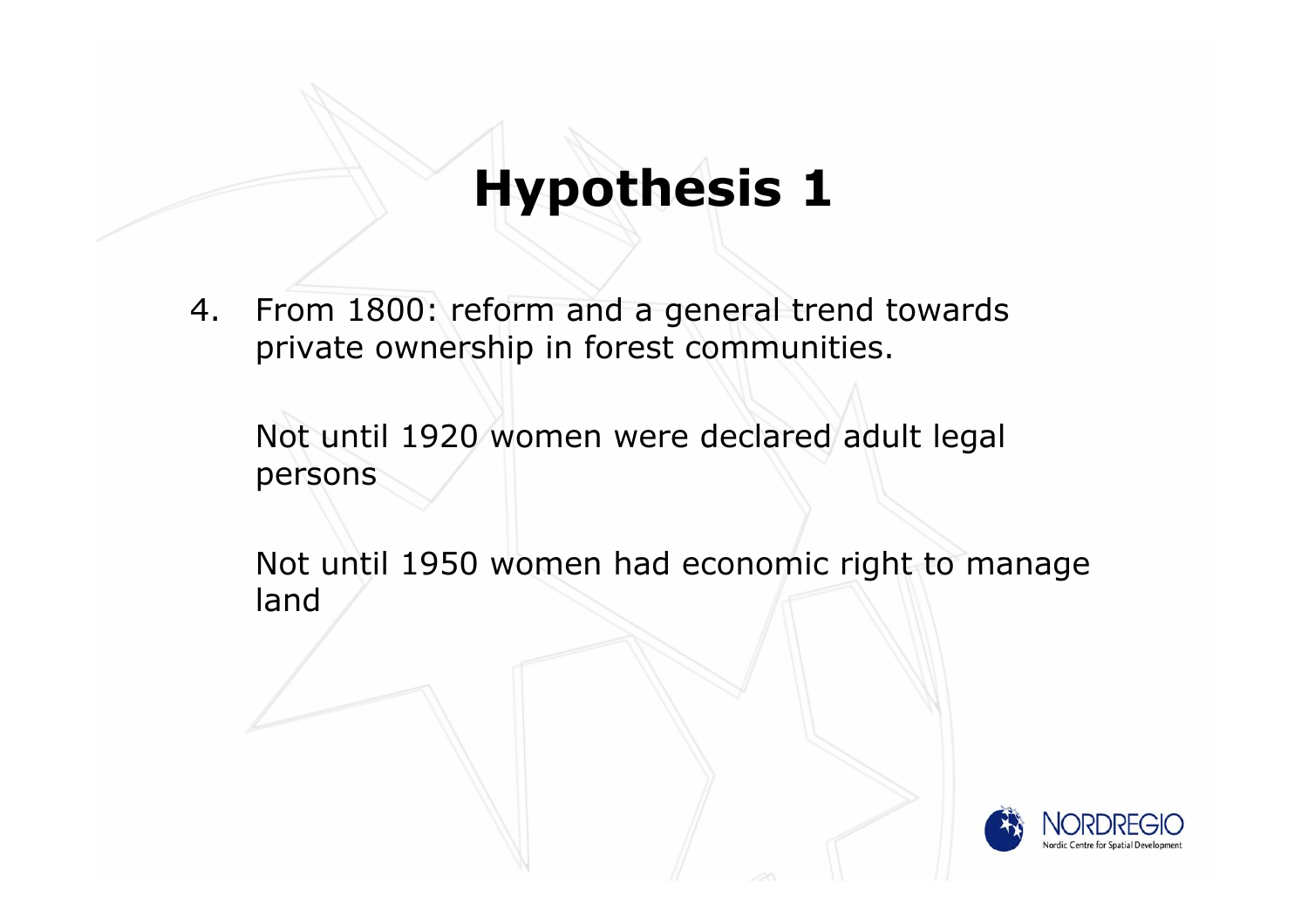- 5. Forsberg (1997) shows that the most gender segregated labour markets were found in western forest communities.
- 6. Arora Jonsson (2005) shows that a large part of the social infrastructure is maintained by women – unpaid.
- 7. Today many women choose to stay in forest communities to work with development and the living countryside.
- 8. Women experience a necessity to organise informally or semi formally to raise there questions of interest – not always shared by men

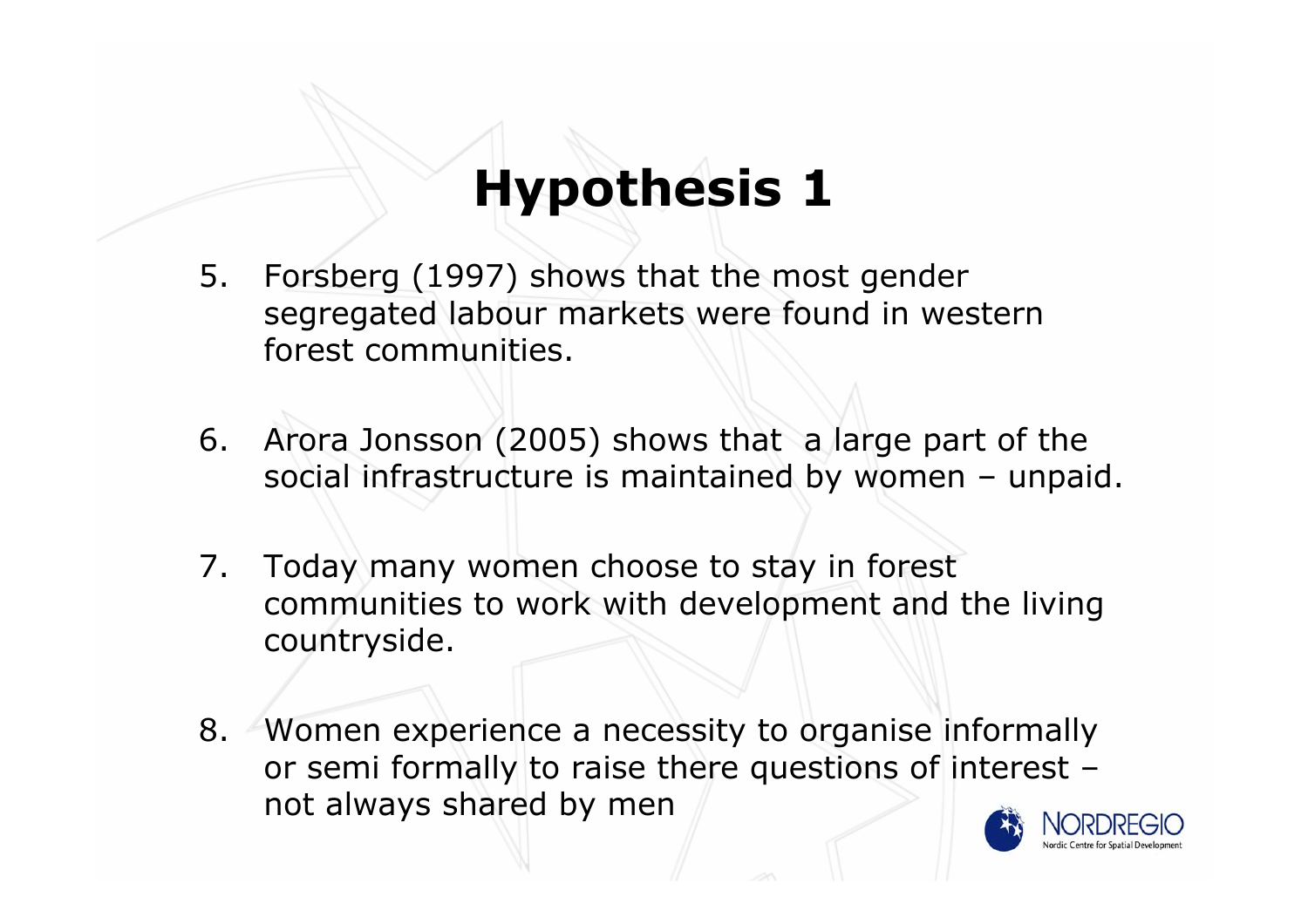• Shows that women and men could have a different approach to the environment and thereby also response to climate change.

Women tend to see the environment as a livelihood whereas men see it as a source of exploitation!

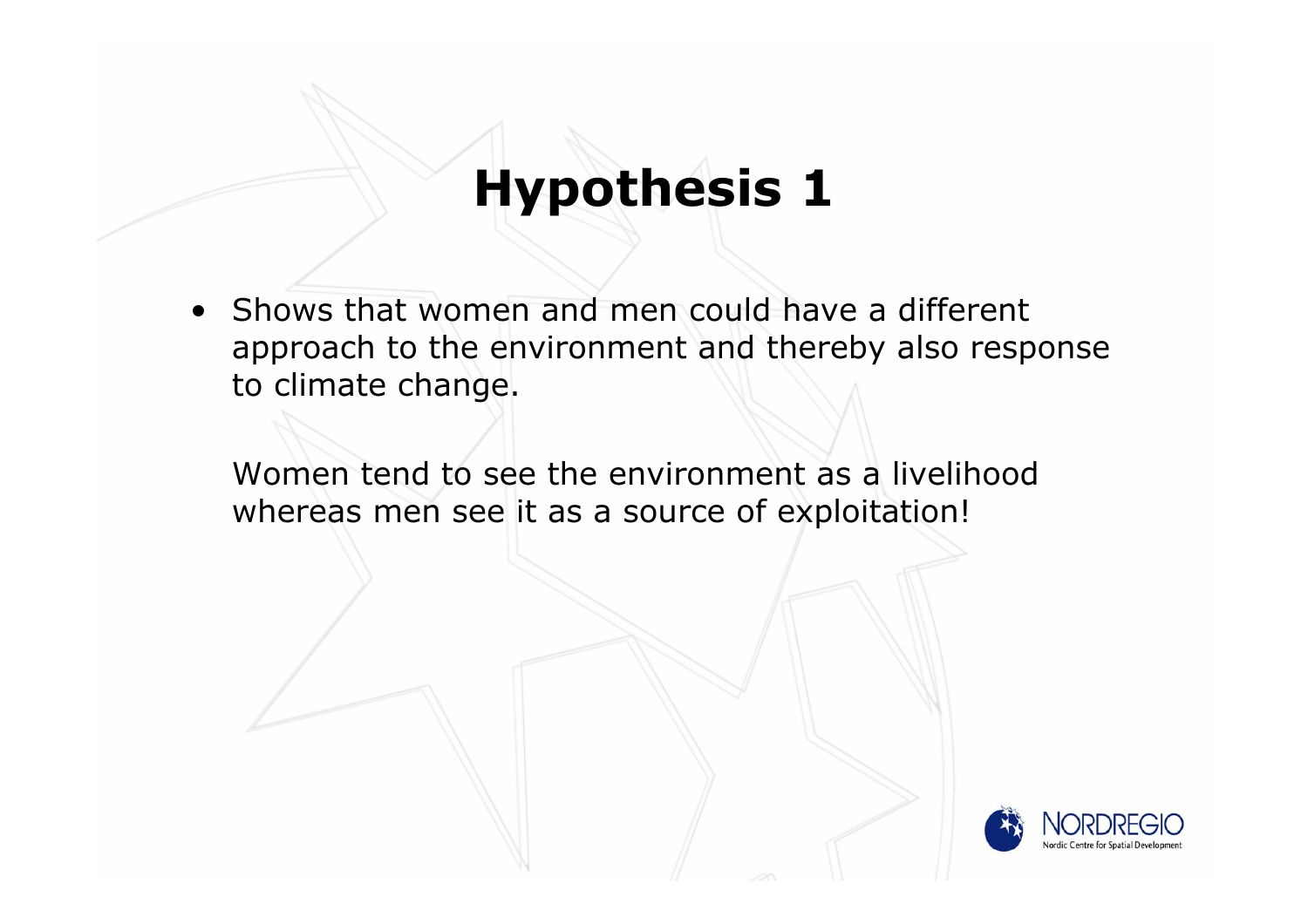- Swedish government has produced an idea paper for Swedish government has produced an idea paper for the UN Commission for sustainable development, may 2007 (Johnsson – Latham, 2007).
- In Sweden it is widely understood that women and men have different ways of experiencing and living everyday life.
- But how do different lifestyles affect emissions of CO2 (Johnsson – Latham, 2007, United Minds, 2007; Transek, 2006ab, Dymén, 2008)?
- Women have a more sustainable way of living and adapt more easily to new situations and lifestyles

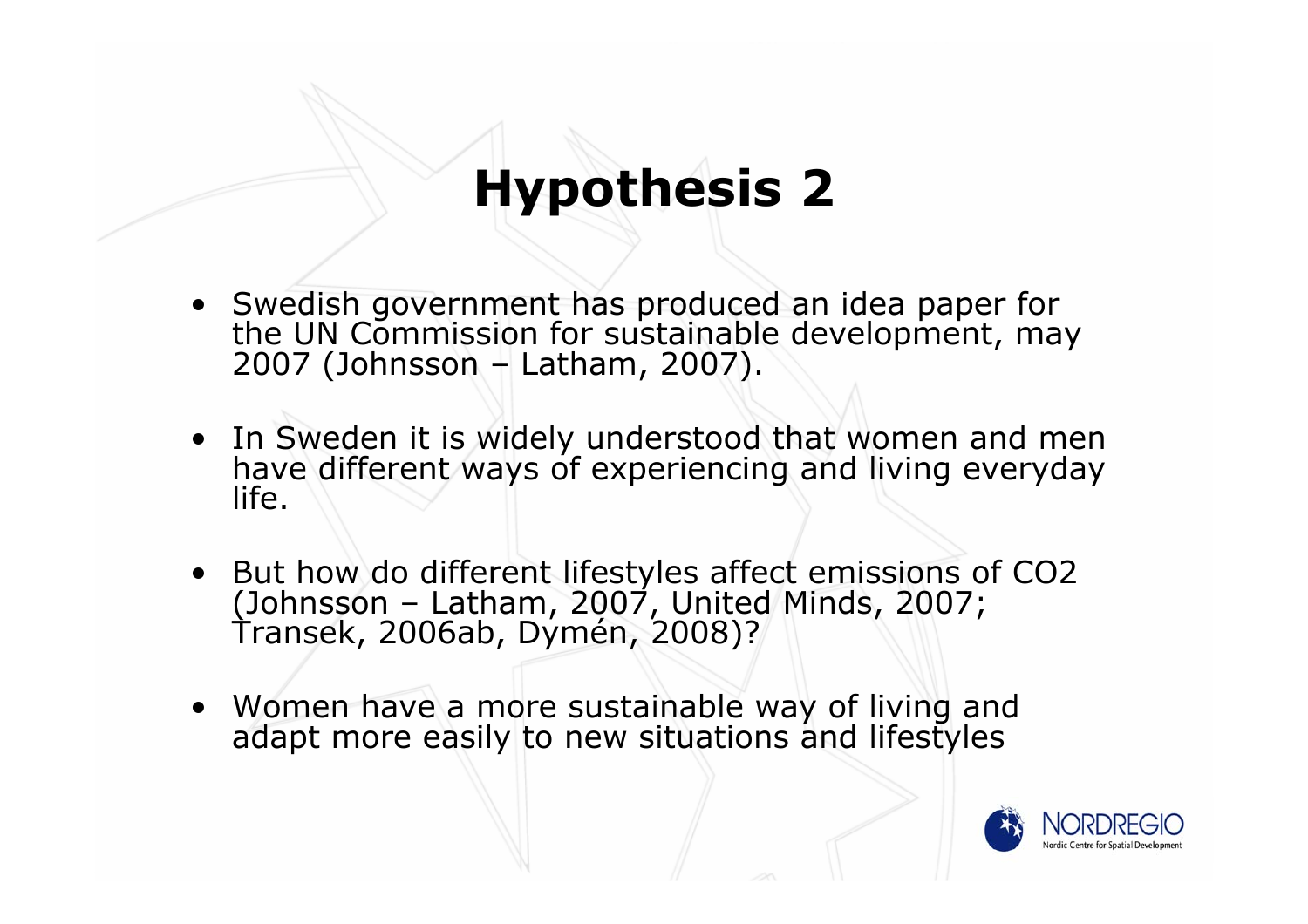- • The Nordic sparsely populated areas are facing drastic demographic changes – depopulation!
- Research alerts that women to al larger extent than men move to urban centres (Rasmussen, 2005; Rauhut et al 2008; Neubauer et al 2007)
- However there has been a turning point! Even men move (Berglund et al, 2005)

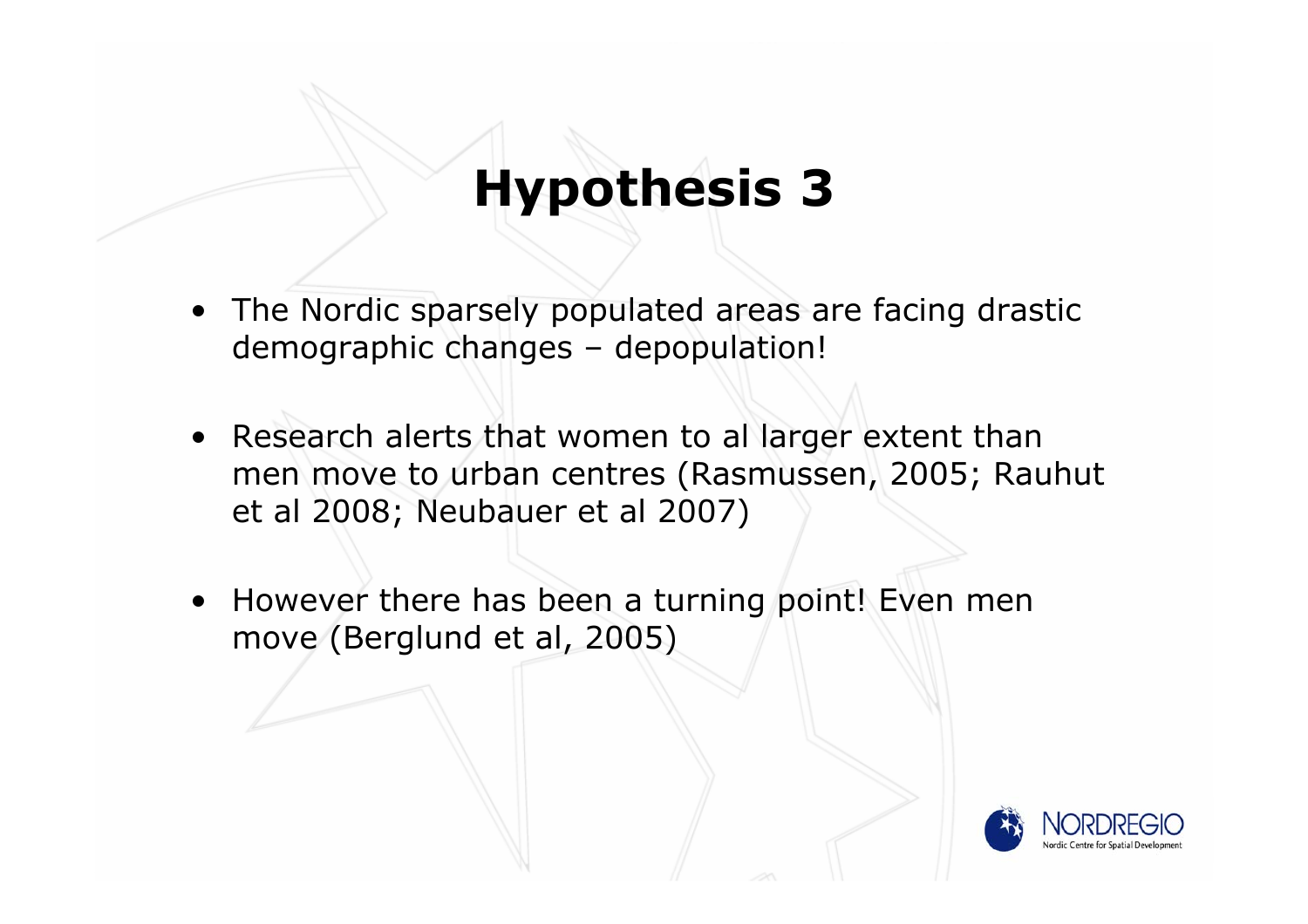

Men and women in the Nordic countries (total number of women per 100 men, 2007)

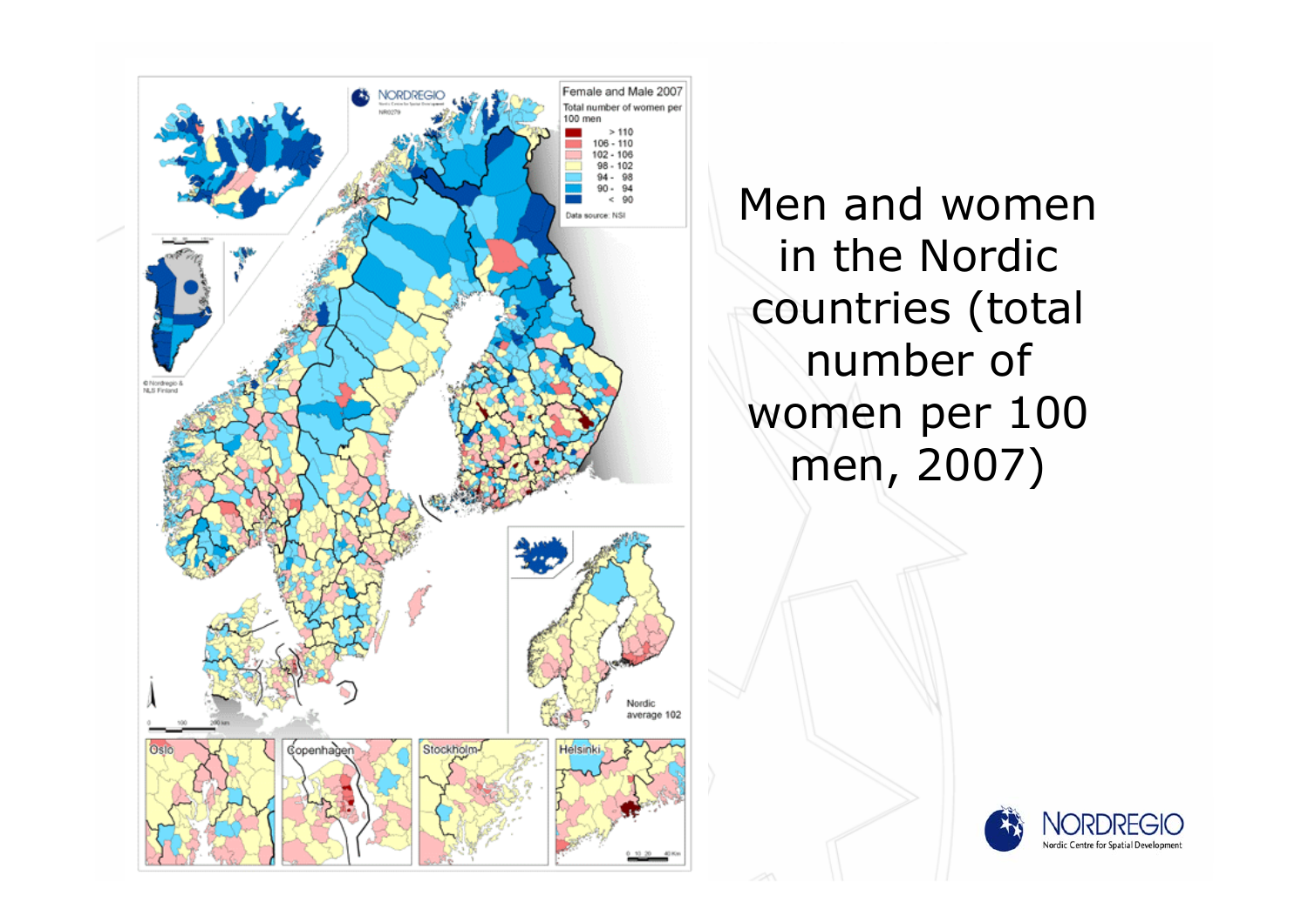

Share of men in working age (2003) in the Nordic Countires

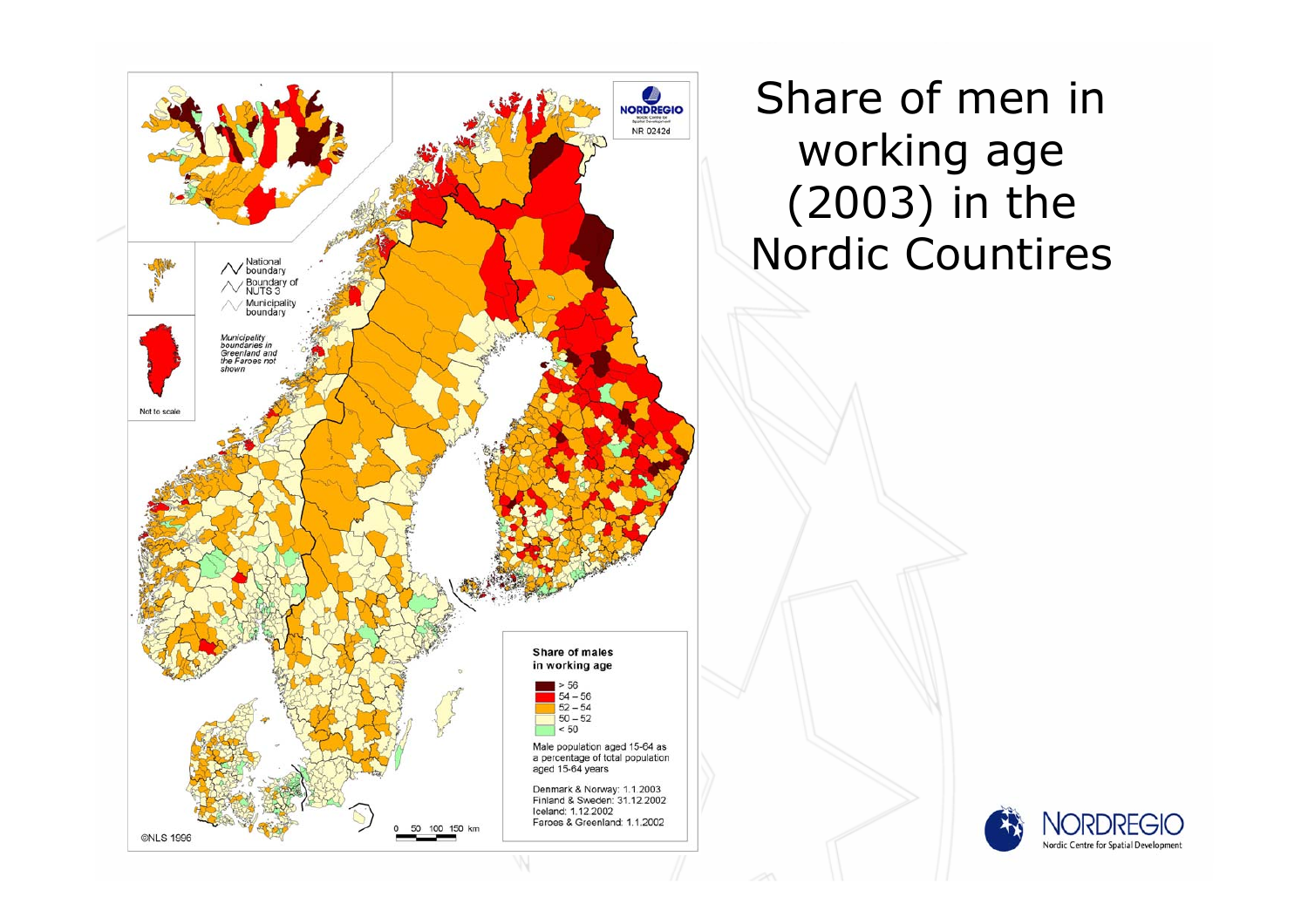- The response to climate change in sparsely populated municipalities in forestry regions – is lower than in urban municipalities in urban regions.
- 22 sparsely populated municipalities 13 scored 1 regarding municipal response to climate change. This equals 59% of the municipalities in this category.
- This can be compared to urban municipalities in urban regions where only 29% of the municipalities scored 1.
- This could be an indication that women's engagement in climate change issues is crucial!

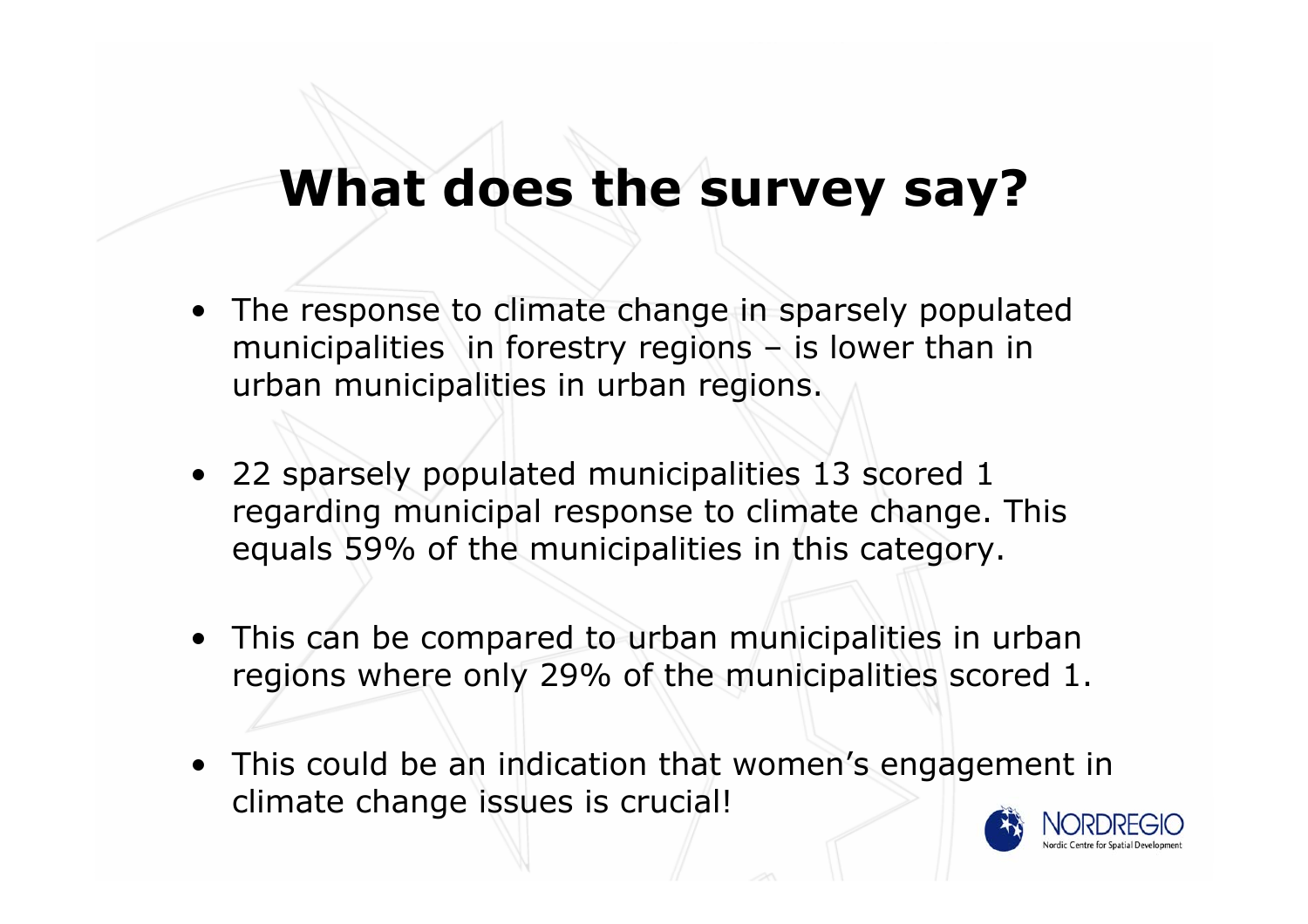

Cat. 6  $(18)$ Cat. 5  $(25)$ Cat. 4  $(9)$ Cat. 3 (120) Cat. 2 (43)<br>Cat. 1 (75)

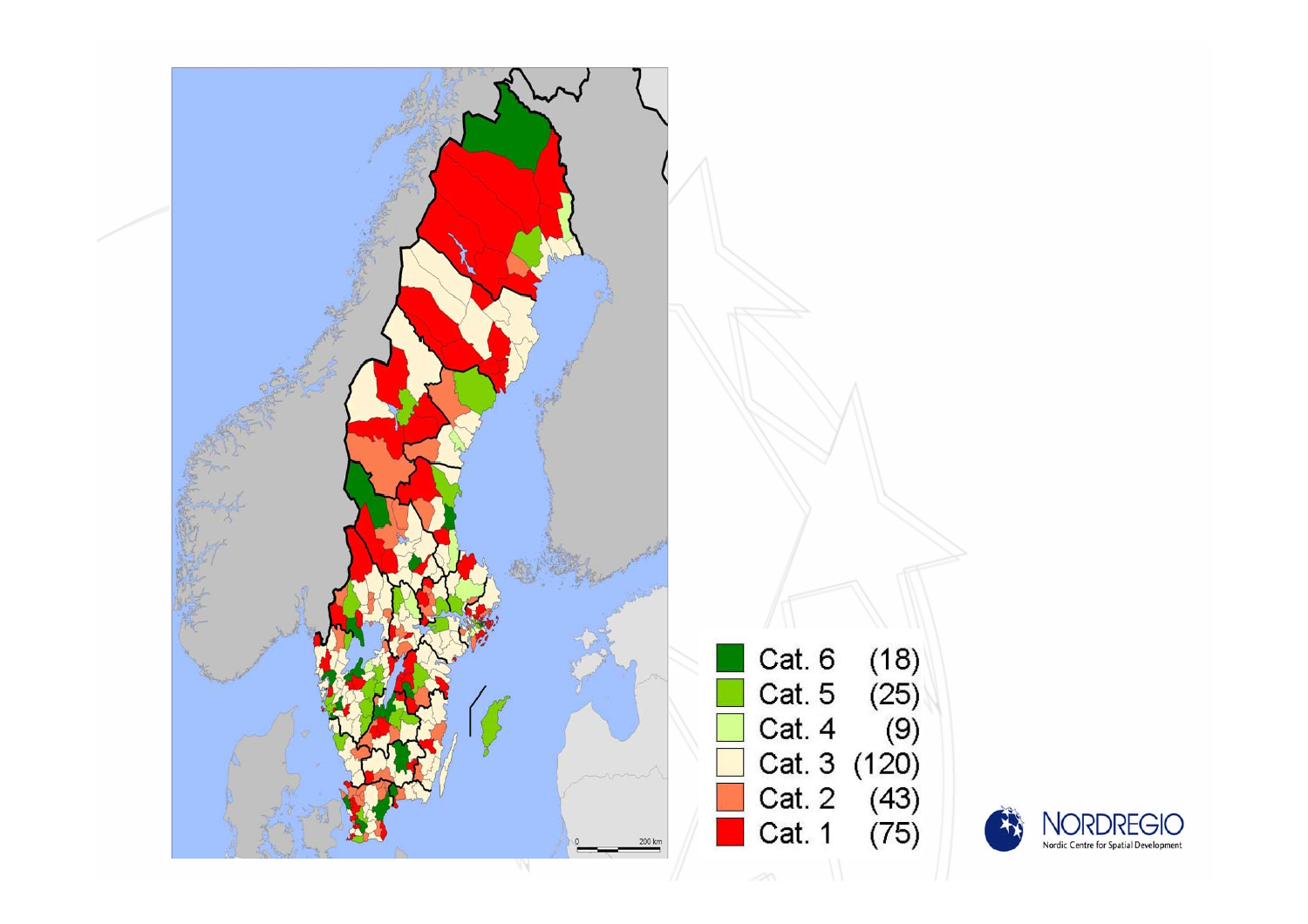- Survey in 2007
- •Only some municipalities were responding concretely!
- •Why are only some municipalities motivated?
- Can the gendered structure of decision makers, citizens, NGOs and the labour market explain an increasing work for climate change in municipalities?

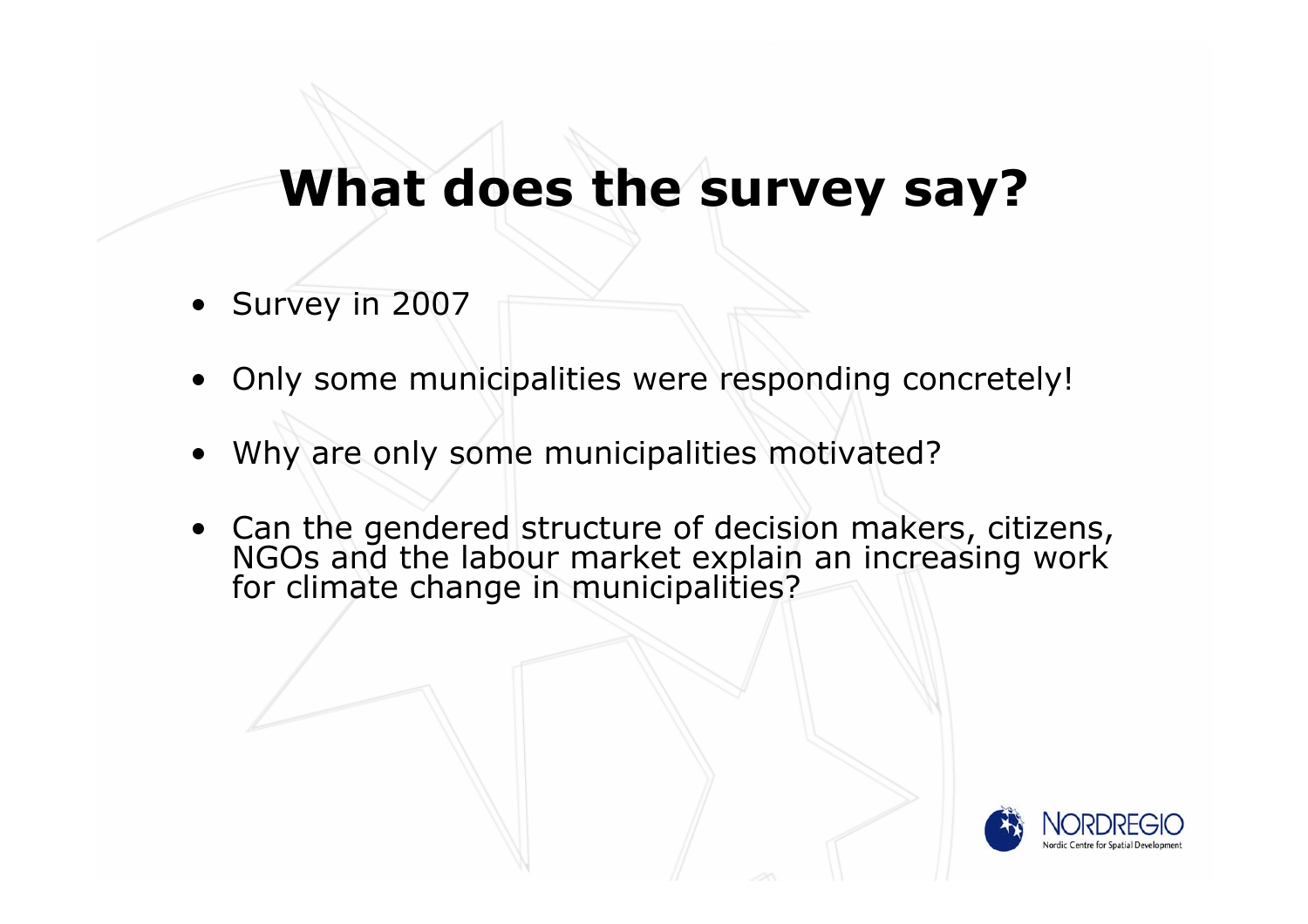- • Norgaard and York (2005) point out that, even if the positive correlation between the ratio of women in parliamentary positions and the degree of environmentalism are clear, and even if Sweden is a leader in that situation, the effect of that on the development of climate change response at the municipal level remains unclear.
- A gender sensitive question was added to 2008 years survey!

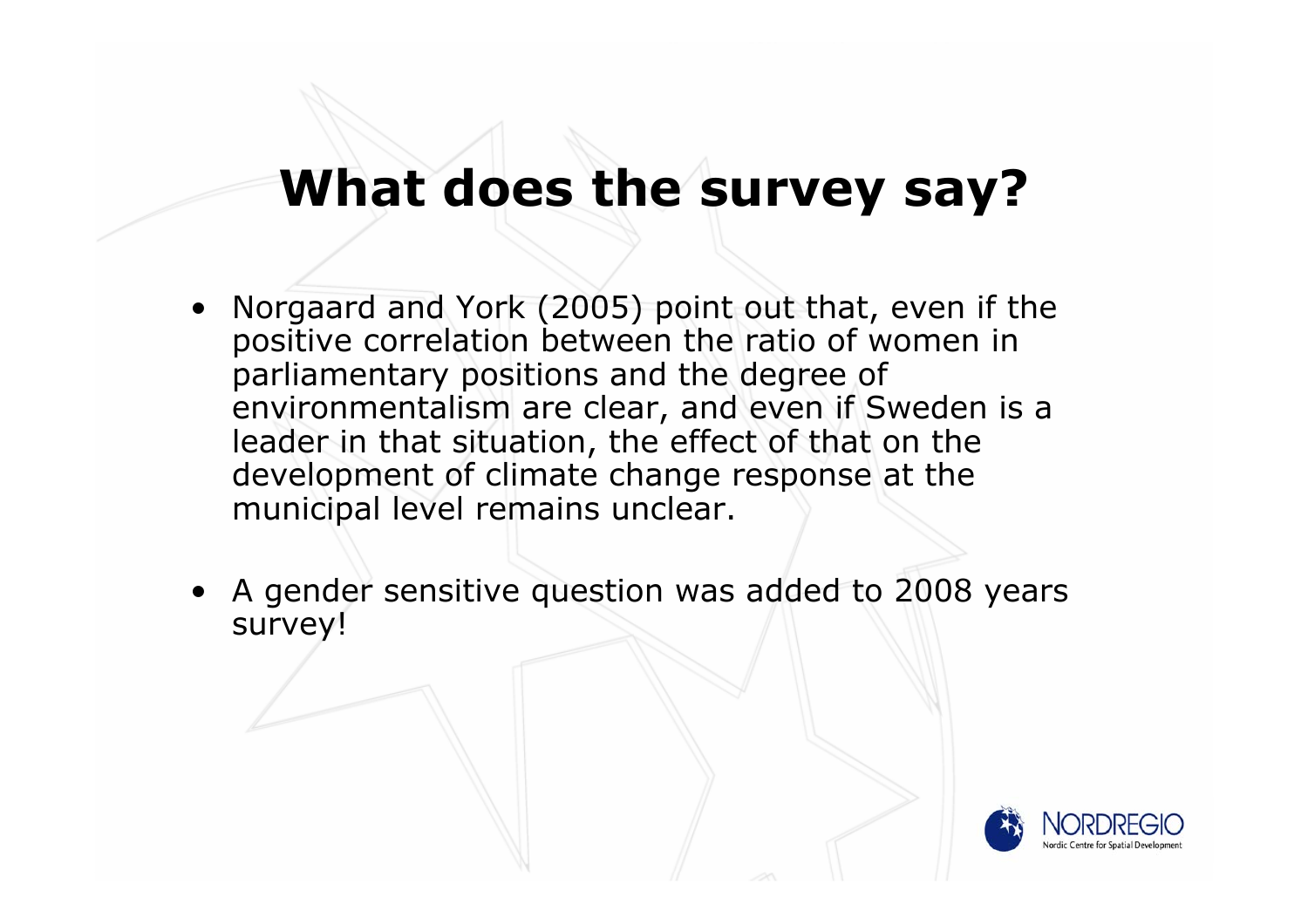- 50% of all municipalities have not reflected on the issue
- Other municipalities have in many cases been reflecting on the issue but not undergoing any active measures.
- A few municipalities are involved in projects where gender and climate are key perspectives, often in transport and travel pattern questions.
- The argument that the climate change issue is completely gender neutral is found among the municipalities.

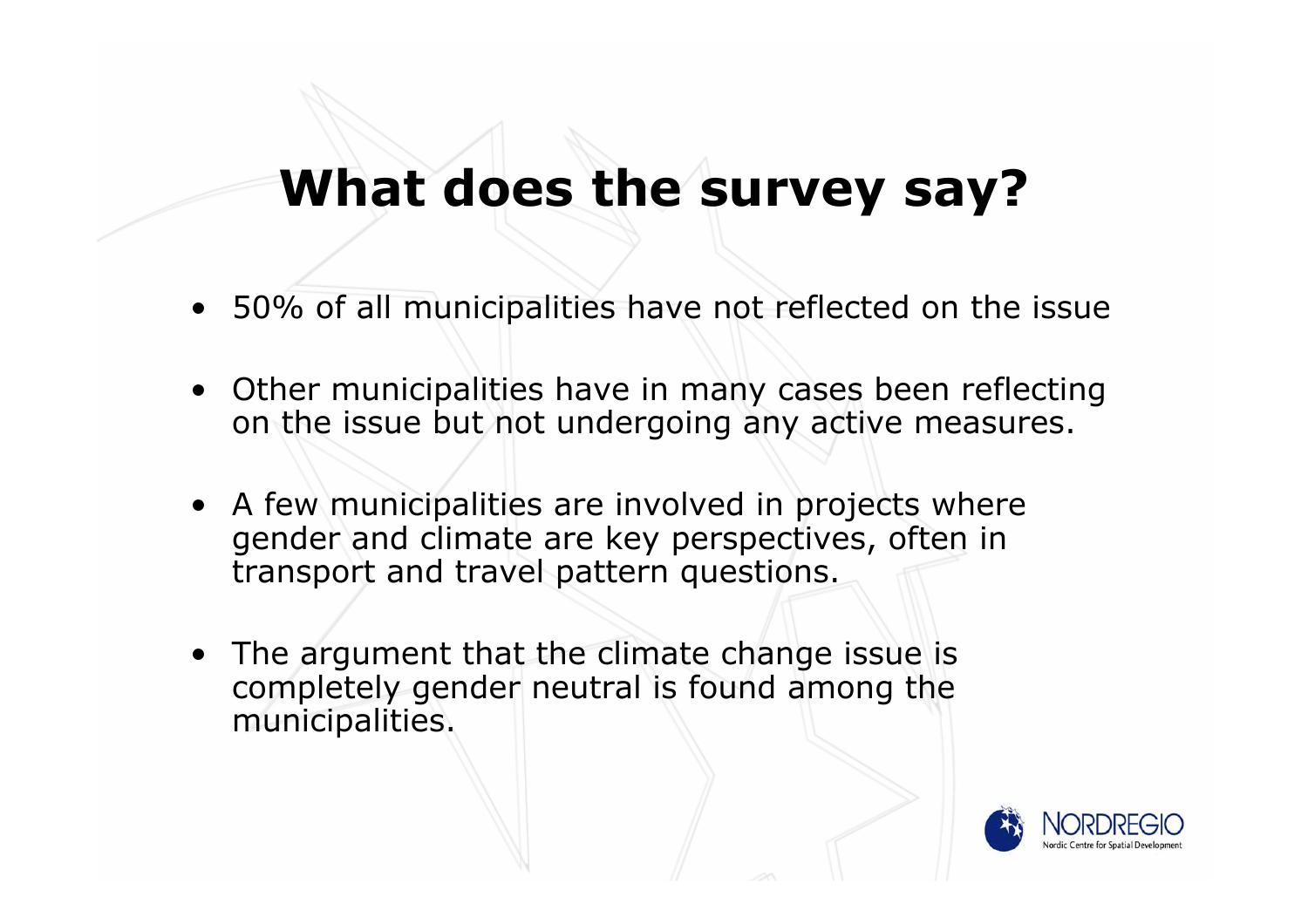- Furthermore, some municipalities have highlighted the fact that the climate change issue has gotten priority on the agenda only when male decision makers have realised that the question is important.
- • This indicates that there is a bias towards men's values in decision making.
- • Is men's engagement crucial in order to acknowledge women's more sustainable ways of living?
- Some municipalities have responded that women generally are more committed to climate change issues. Women develop a better understanding of climate change issues.

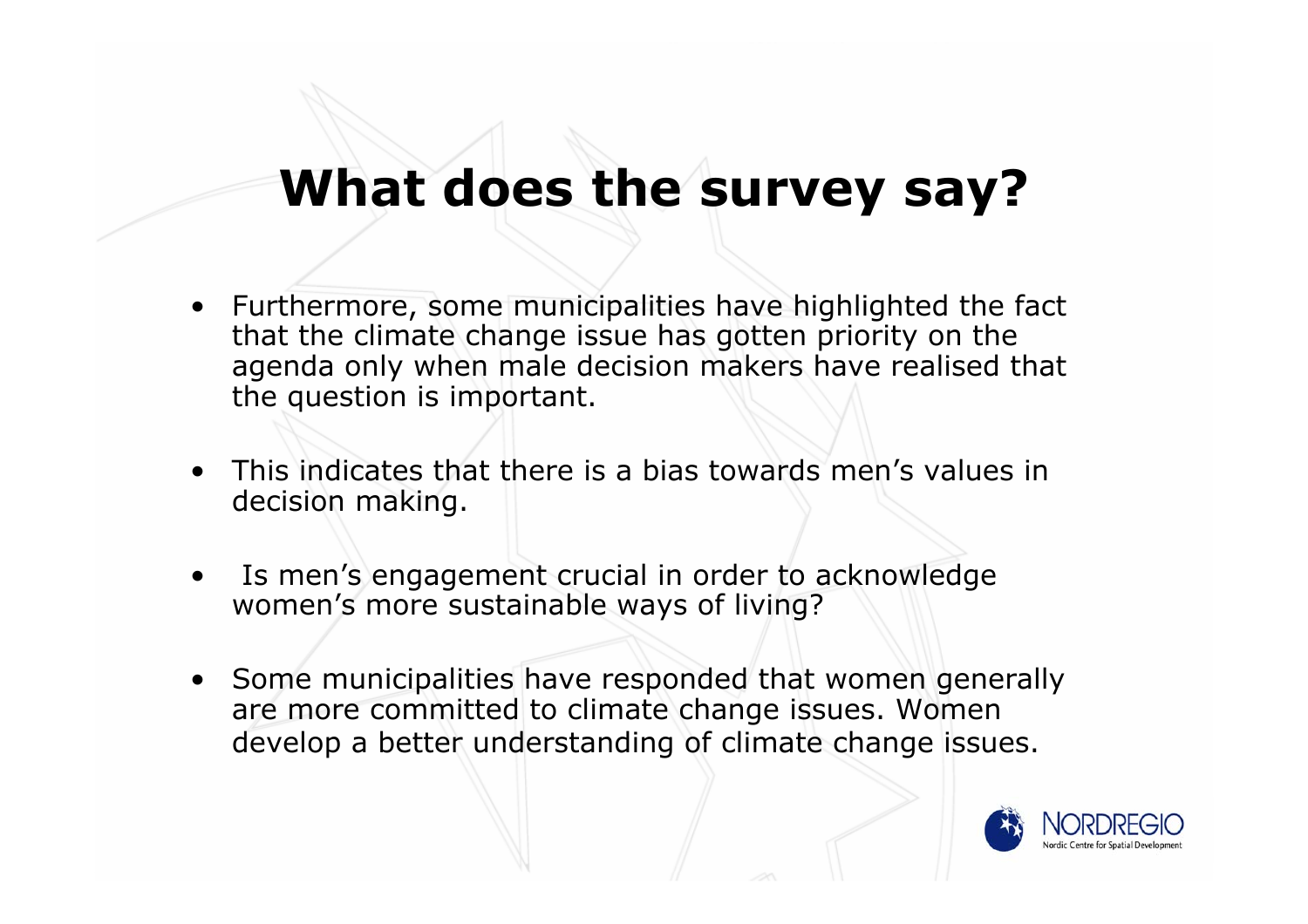- • Is it possible that, if women had the same representation and legitimacy in decision-making, the climate change issue would then have a more prominent position in municipal debate?
- It is also possible that the turning point for climate change response in municipalities might have started much earlier.